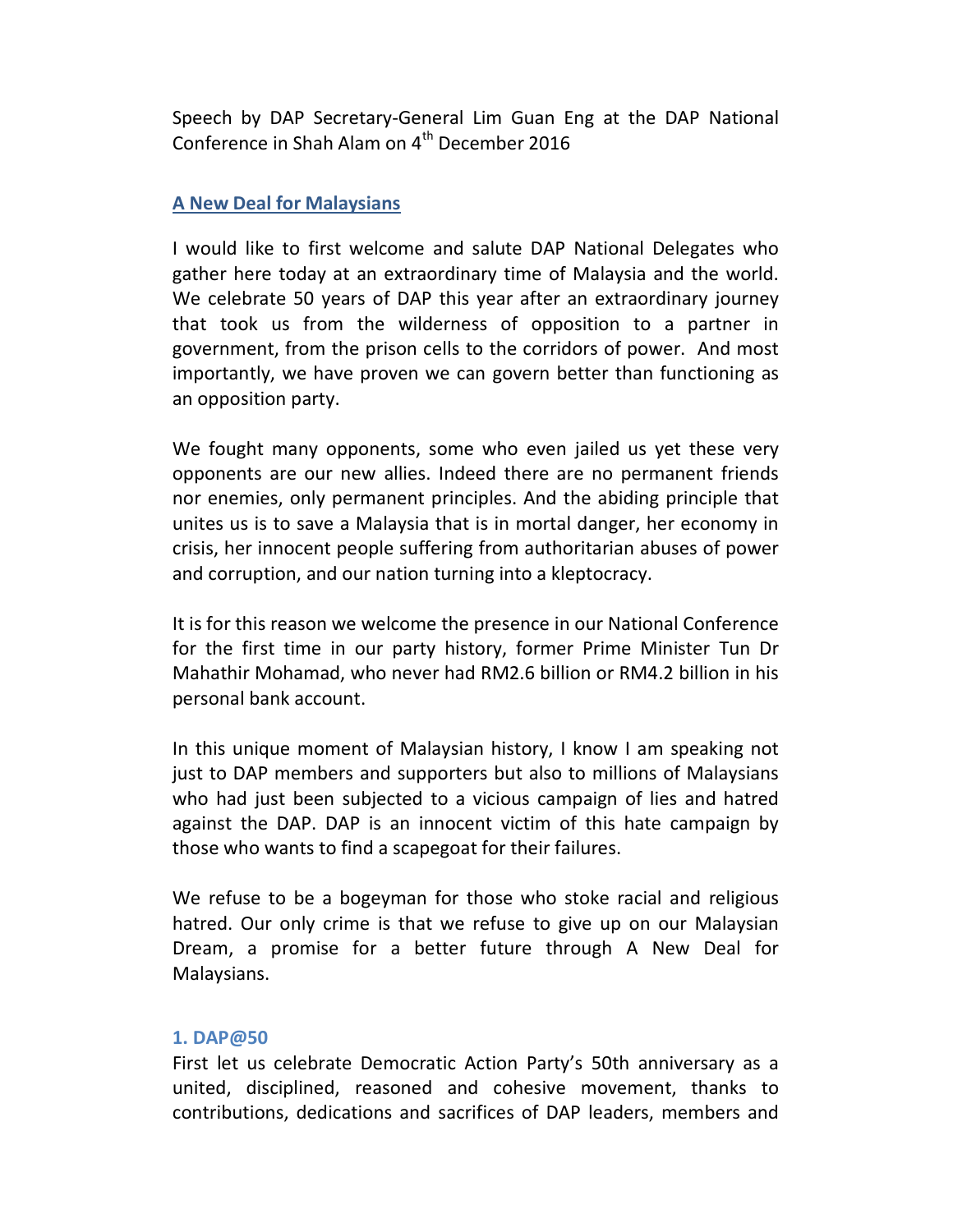supporters, especially our veteran members. Today's National Conference will pay tributes to many of our national and grassroots leaders who helped us overcome challenges and kept the party afloat during our darkest hour.

## 2. The party of ideals

DAP is strong because we thrive not through power or wealth but through the power of ideas, ideals and principles. Our Rocket symbol signified that power of our beliefs and political quest for the possible.

DAP is dedicated to the enduring ideals of justice, freedom, democracy, equal opportunity, integrity and human dignity; committed to fundamental principles of defending the rights of the people by fighting oppressive laws, corruption, cronyism and abuse of powers, as well as embracing new ideas that provide solutions to uplift the economic livelihood and prosperity of 30 million Malaysians.

### 3. DAP as a Malaysian party and Impian Malaysia

DAP is first and foremost a Malaysian party for all ethnic groups, including Malays and orang Asli, without differentiating by geography nor demography and with particular emphasis for Sabah and Sarawak. This is the essence of Malaysian Malaysia.

Lest we forget, as stated in the Shah Alam Declaration in 2012, DAP reaffirms the following tenets in the DAP@50 Declaration to be adopted by this National Conference today:

- To defend and uphold our system of Parliamentary Democracy and Constitutional Monarchy with the Yang di-Pertuan Agong as the Head of State as well as Malay Rulers; and upholding the Federal Constitution as the supreme law and to honour it in the spirit of Merdeka 1957 and the Malaysia Agreement 1963;
- To preserve the special position of the Malays and Bumiputeras while protecting the rights of other ethnic groups as enshrined in Article 153 of the Federal Constitution;
- To safeguard the position of Islam as the religion of the Federation while simultaneously championing the freedom of other religions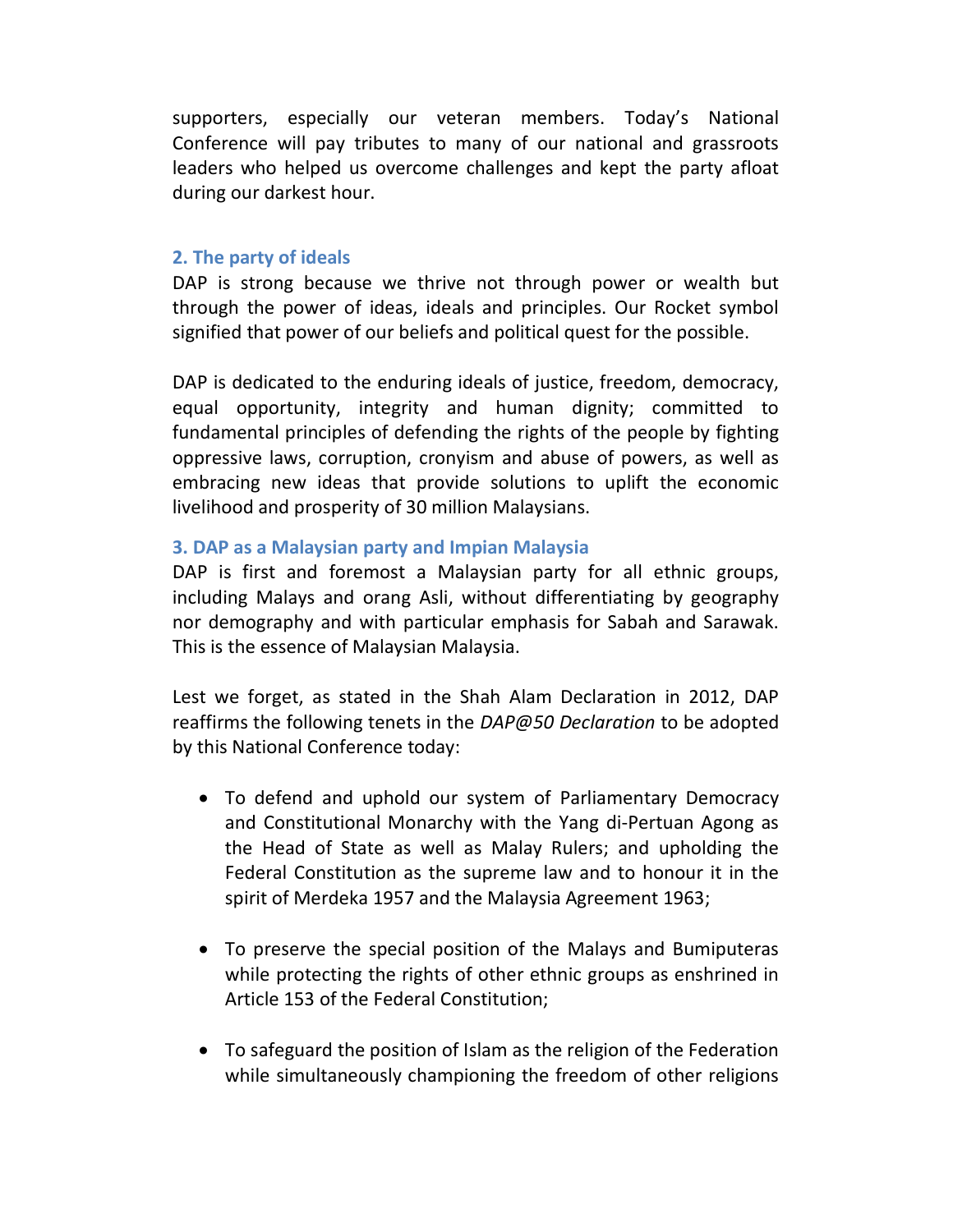to be practiced in peace and harmony, as enshrined in Article 3 and 11 of the Federal Constitution;

 To dignify Bahasa Melayu as the National Language as enshrined in Article 152 of the Federal Constitution while encouraging the use and study of other mother tongues.

Is all the above extreme liberalism that threatens Malays and Islam? In Penang, allocation for Islam is doubled under the Pakatan government and yet we are labelled as anti-Islam.

It is time for us to reject identity politics that divides and alienates us through the politics communal identity that breeds hate and fear. DAP rejects racially-based parties and recognises the importance of working with Malay parties and prominent Malay personalities.

Being sensitive to issues that concern Malays and Muslims, DAP has never sought the position of the Prime Minister. Neither have we ever asked that a Chinese be a Prime Minister but has always supported a Malay especially Datuk Seri Anwar Ibrahim, as Prime Minister. DAP will not dominate the government should the opposition win power but will be a fair and responsible partner.

DAP will defend and uphold the basic nature of our Federal Constitution a agreed to in 1957 and 1963. DAP disagrees with those who wants to change its nature by using ordinary legislation that merely requires a simple majority of parliamentary members present. Any laws that affect the character and identity of the Federal Constitution must be by a constitutional amendment with a 2/3 majority. DAP reiterates its opposition to any laws that is unconstitutional

Defending and upholding the Federal Constitution is not extreme liberalism. Opposing detention without trial especialy using terrorist laws against a peaceful civil rights activist like Maria Chin Abudllah is not extreme liberalism. Stealing liberally billions of ringgit of the nation's money is extreme liberalism.

Let us therefore embrace a civic identity based on common values like freedom, justice, integrity, rule of law and democracy, where the people unite for a shared prosperity, a brighter hope for the future and human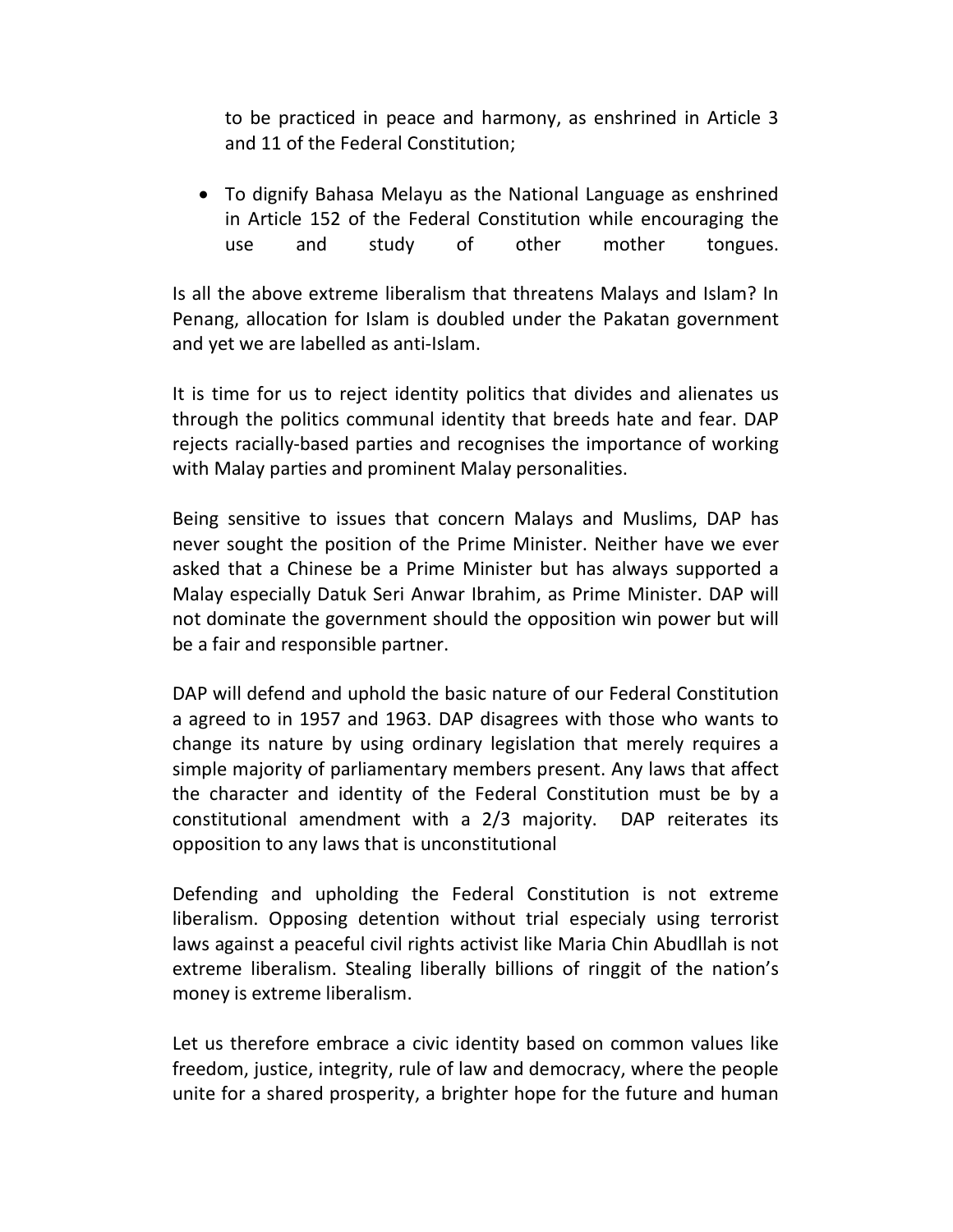dignity of all citizens. Let us all commit ourselves to rebuild a modern Malaysia that is both progressive and peaceful, prosperous and fair.

# 4. We are a principled party

DAP has always been committed to be a responsible partner in government in a coalition. In the spirit of partnership, cooperation and understanding, as well as facing political reality, DAP only contested 51 out of 222 parliamentary seats.

Therefore, contrary to the lies of Prime Minister Dato Seri Najib Razak, there is no way DAP can take over the country. How can 51 out of 22 parliamentary seats rule the country? This is a cheap political stunt and scare-mongering to distract attention from the failed economic management.

DAP is, and was never a Chinese party, or a race-based party right from the beginning. We are a Malaysian party led by Malaysians and serving the interests of all Malaysians, regardless of race, religion, region, or gender. DAP has Malay, Chinese, Indian and even a Kadazan elected as MPs or State Assemblyman.

How can a Prime Minister stoop so low as to stoke racial sentiments by linking Hew Kuan Yew to DAP when Hew is no longer a DAP member? If we use the Prime Minister's standards, then can we also not say that the Prime Minister shares the views of his former information officer Datuk Nasir Safar who in 2010 called Chinese women "prostitutes" and Indians "beggars"?

"Datuk Nasir Safar telah menimbulkan isu perkauman iaitu orang Cina dan India sekarang kekal sebagai pendatang di bumi Malaysia. Kononnya, mereka yang menentang keputusan kerajaan untuk menghadkan 12 matapelajaran sahaja untuk peperiksaan SPM, akan ditarik kerakyatan. Kononnya pendatang awal India menjadi pengemis dan pendatang Cina menjadi pelacur."

For BN, winning government is all about getting Ministerial posts. Look at an UMNO MP demanding the Transport Minister's post of the MCA President Liow Tiong Lai. Neither the Prime Minister nor any UMNO Ministers came out to defend LIow. If Liow has any honour, he should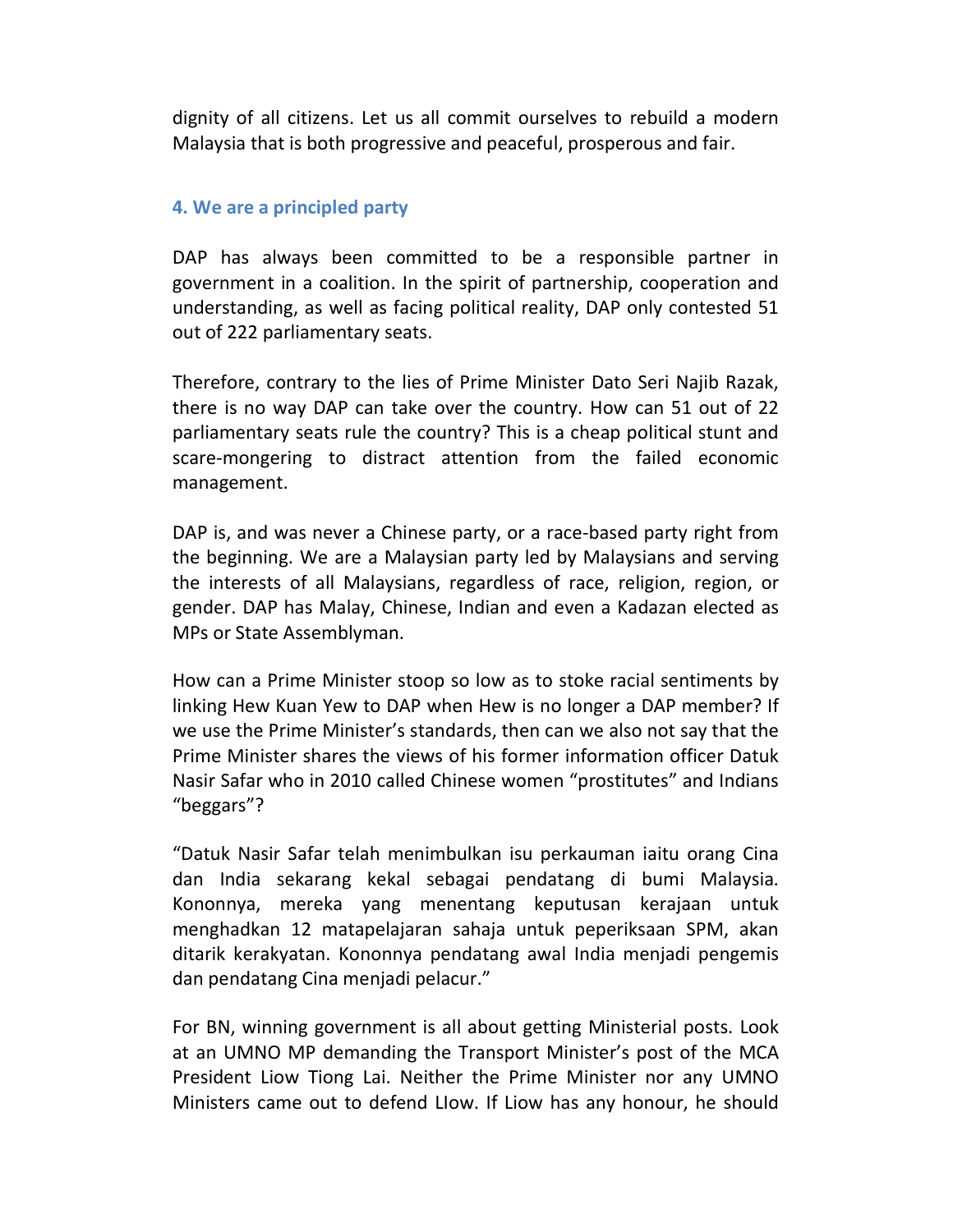resign and not crawl back to Putrajaya for next Wednesday's Cabinet meeting.

Despite this public humiliation, Liow would crawl back because of his love for Ministerial posts. Is Liow going to resign as promised now that the Prime Minister has said that UMNO and PAS are officially cooperating together? How then can the public expect Liow to fulfil his promises of recognition of Unified Examination Certificates or increased allocation for Chinese schools?

The Prime Minister is pitting the next general election as a battle between Malays represented by UMNO and Chinese under the DAP. This is a false and dangerous imagery! The real election battle is between the 1% of BN's cronies and the 99% of ordinary Malaysians who want a better Malaysia.

### 5. The real issues -It's the economy!

What are the real concerns of the 99%? The economy! Four core issues that are of great concern to millions of ordinary Malaysians, especially ordinary Malays are: the Goods and Services Tax (GST), 1MDB scandal, the sharp decline of the ringgit's value, and the rising cost of living as shown by the increase in petrol, cooking oil and toll rates.

When incomes do not rise, GST effectively eats into the disposable income of ordinary Malaysians. The RM52 billion 1MDB global scandal and RM4.2 billion donation scandal has eroded confidence in the Malaysian economy and institutions, and is partly responsible for the dismal performance of the ringgit vis-à-vis other currencies.

We present a New Deal that eliminates corruption scandals like 1 MDB, abolishes GST and North-South Highway toll rates to improve the people's livelihood.

#### 6. A New Deal for the 99% Malaysians

Malaysia needs a New Deal that envisions the virtuous cycle of increased wages, better skills, higher productivity and innovation for Malaysian workers and as well as forging collaboration with industries. We need an entrepreneurial and welfare state that brings hope to all.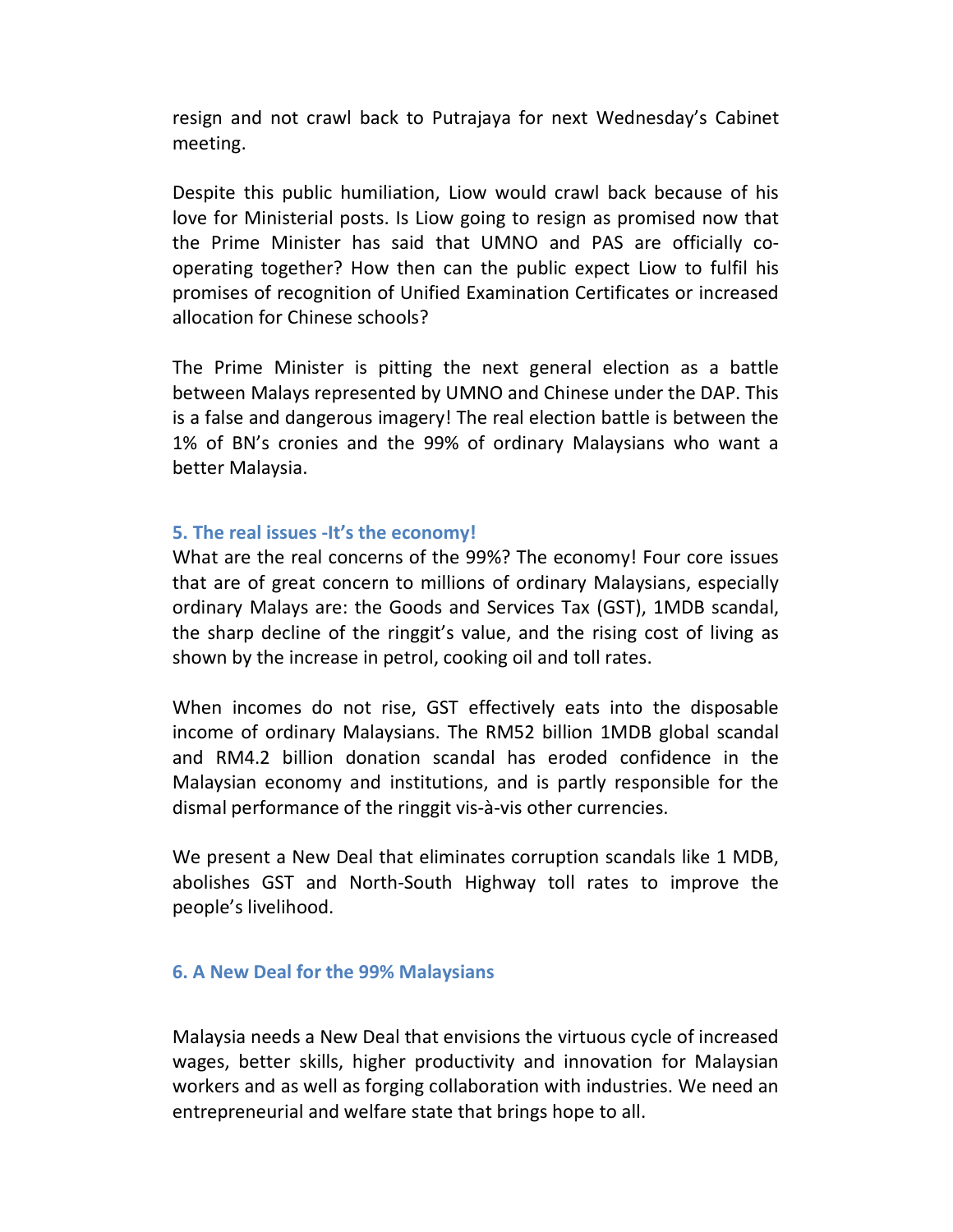We will also need to ensure better public transport, health, education and housing for all Malaysians – a welfare state that serves the needs of both urban, semi-urban and rural areas. Better jobs, growth, innovation and better quality of life binds us together as Malaysians.

## 7. A New Deal for Sabah and Sarawak and new federalism

The Malaysian federalism favours the Federal Government at the expense of State rights. Resentment in the states is serious and there is a need for a New Deal for Sabah and Sarawak, as well as a new form of federalism for states in Peninsula Malaysia.

DAP take cognizance of the historical fact that Malaysia Federation was formed by four entities – Malaya, Sabah, Sarawak and Singapore (exited in 1965) in 1963. For this reason, the status of Sabah and Sarawak should be restored as one of the 3 entities that formed Malaysia and not be diminished as just another one of the 13 states in Malaysia.

For the past 53 years, Sabah and Sarawak have been subjected to an overly-centralised Federal government. A profound sense of disappointment and deprivation engulf Sabahans and Sarawakians. DAP is committed to offer a New Deal for Sabah and Sarawak that recognises the equal partner status of Sabah and Sarawak in the federation, as well as to decentralise powers and tax revenue.

Under a new framework of New Federalism, Sabah and Sarawak shall enjoy a wide range of autonomy in community policing, health, education, transport, as well as enjoying a sizable share of tax revenue to finance the autonomy areas of competence. Such a New Federalism framework can also apply to Johor, Selangor, Kelantan and Penang.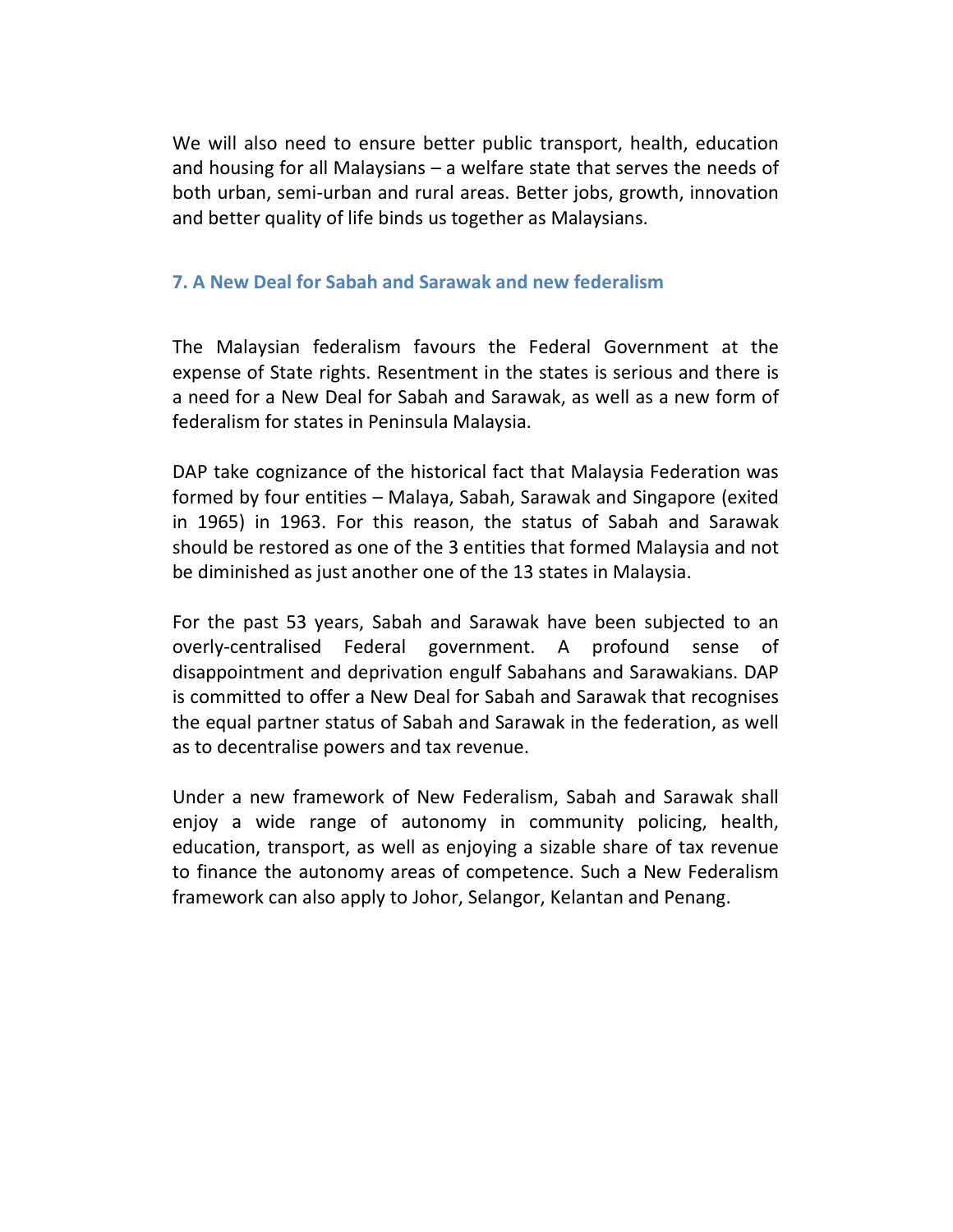# 8. A New Deal for Youth and Women

As the party of ideas and ideals which are at the forefront of promoting gender equality, the DAP shall continue to endeavour to be the party of choice for women.

As a nation we should harness the talents and skills of women by striving to eliminate discrimination against women in society and the workplace and create better childcare infrastructure and support for mothers who work. Only when we increase the female labour participation rate from the present 54% to 65%, do we have a shot at being a high-income nation.

It is our belief that when we empower women, we empower the nation. And that to win power we must win over the women – that is why we reserved a 30% gender quota for Central Executive Committee(CEC) elections.

And, as the party founded by young idealists and constantly provide space for young leaders to emerge at all levels, the DAP shall also continue to be the party of choice for the youth.

DAP believes that steps need to be taken to lift incomes of young people and give them better opportunities in employment, education and healthcare. We must implement policies that create meaningful employment opportunities, skills and vocational training.

We will not allow the kleptocrats to steal your future!

#### 9. BERSIHkan Malaysia

For the New Deal to happen, we need a Clean Malaysia that can remove the current regime of kleptocracy, and rebuild our democracy with constitutional reforms to restore the rights of the people.

We deplore the recent spate of arrests, prosecution and persecution under Security Offences (Special Measures) 2012 (SOSMA), Sedition Act 1948, Official Secrets Act 1972 used against opposition and Bersih leaders, especially Bersih Chairperson Maria Chin Abdullah. We also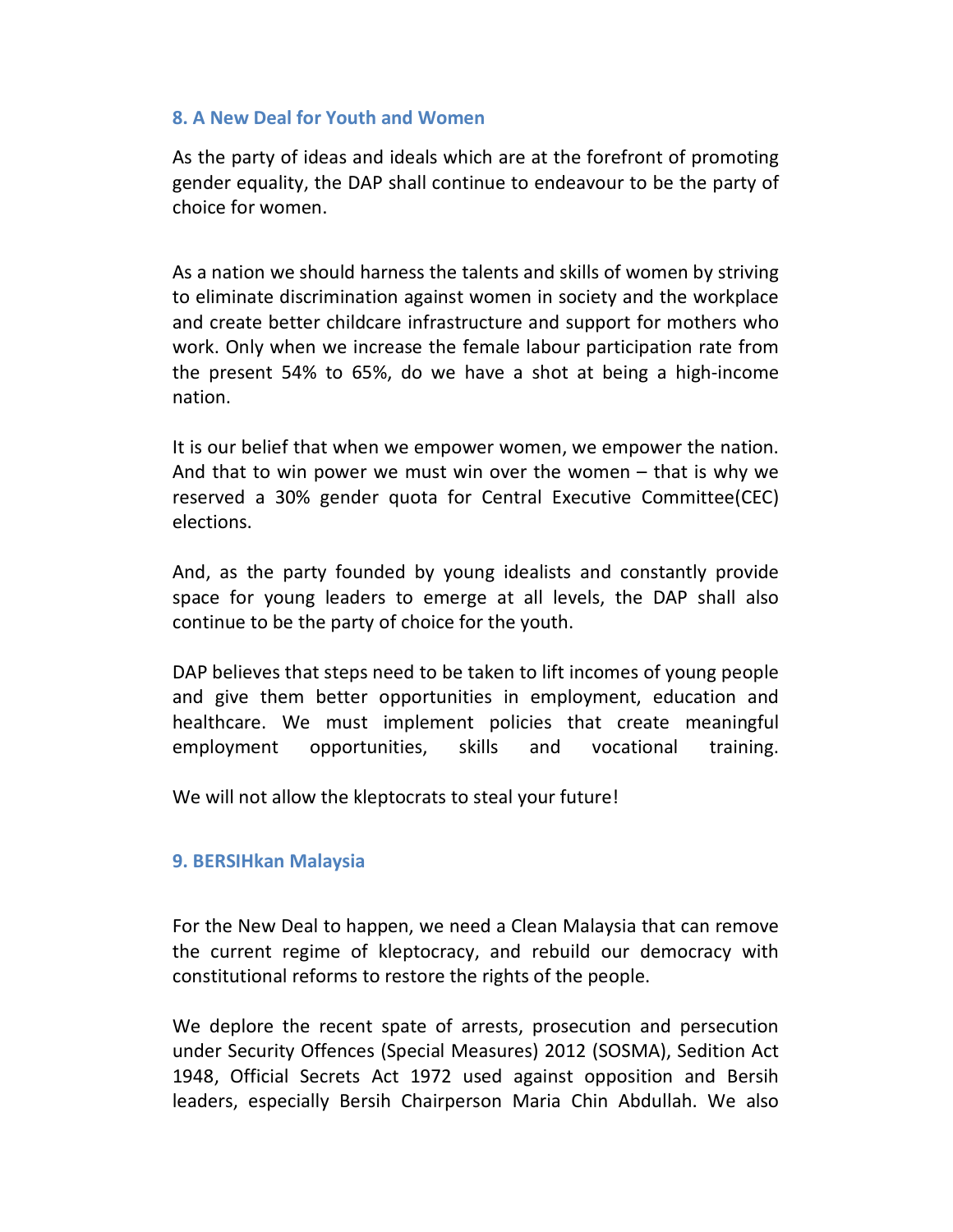oppose the National Security Council Act 2016 which has not been assented to by the Yang di Pertuan Agong.

To rebuild Malaysia, we need a clean set of institutions which include clean, fair and credible elections, a world class parliament that represents the voices and concerns of all Malaysians, a free media, an independent judiciary, and a neutral and effective civil service.

### 10. Political Realignment

We are living in unprecedented times. The past three years saw PAS moving closer to UMNO as well as violating prior consensus of the Opposition coalition, leading to the split in PAS and the collapse of Pakatan Rakyat in June 2015. Together with Parti KeADILan Rakyat and Parti Amanah Negara, Pakatan Harapan was formed in September 2015. The period also saw the split in UMNO, resulting in the formation of Parti Pribumi Bersatu Malaysia.

Can the DAP and our coalition partners give hope to Malaysians that together we can turn things around fairly quickly? Do we have a compelling narrative to win the next general election with our allies? And, can a New Deal provide for a better tomorrow for all Malaysians?

I say yes we can!

Whilst PAS is willing to hug UMNO and overlook BN turning Malaysia into a kleptocracy for its own political interests, we must have the courage to unite the people to save Malaysia. And this would include working together with Tun Dr. Mahathir Mohammad, former Deputy Prime Minister Tan Sri Muhyddin Yassin and encouraging ordinary members of UMNO and PAS to be part of the change for a better Malaysia.

# The unfinished journey, the Malaysian Dream

The battle lines for GE14 have already been drawn: Between the old regime long past its expiration date, and a New Deal, a New Hope for all of us. The voters of Malaysia are faced with a stark choice: to cast their vote for autocrats or democrats, kleptocrats or Bersih.